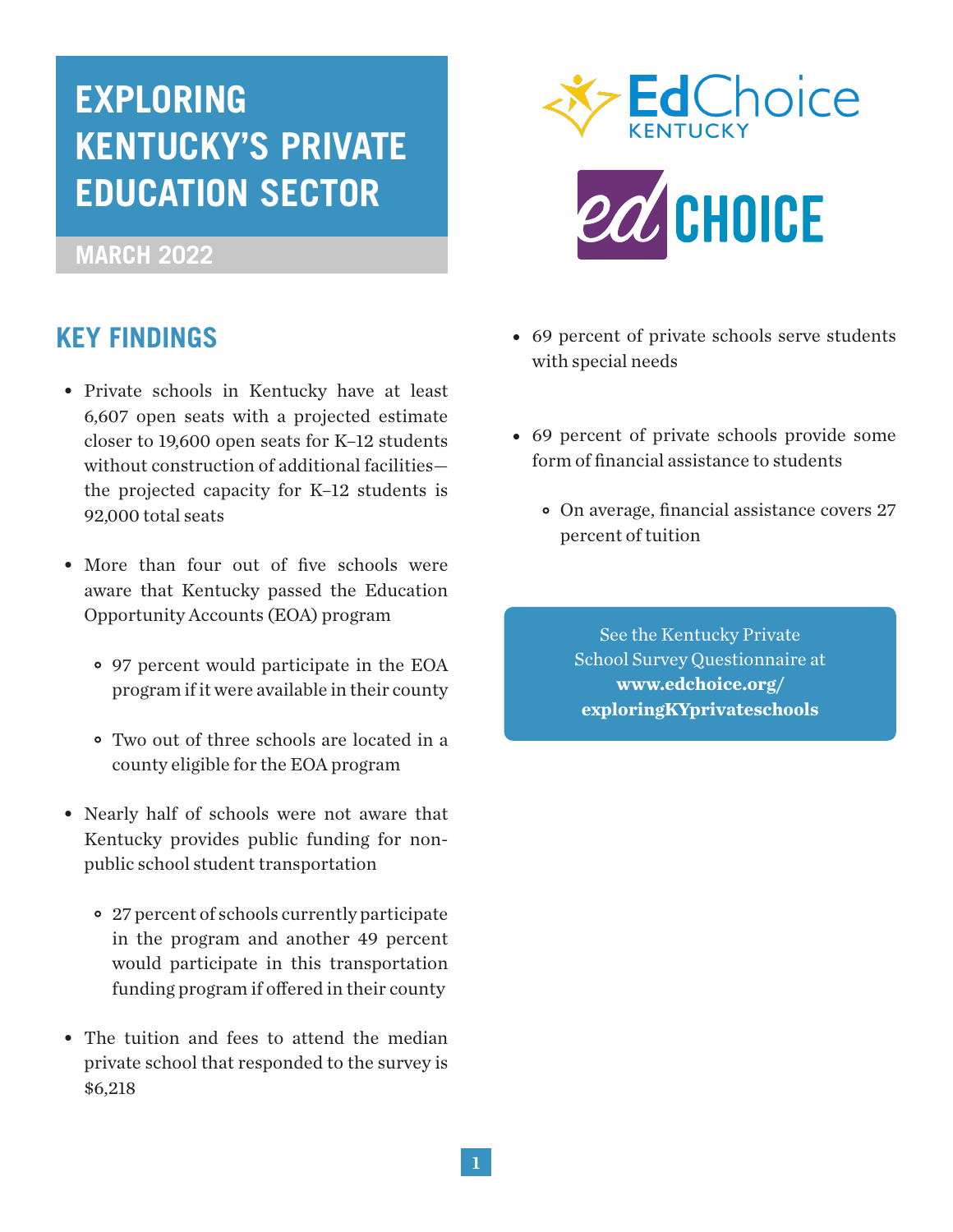## **OVERVIEW**

*Exploring Kentucky's Private Education Sector*  synthesizes information about Kentucky's private schools from a survey conducted by EdChoice Kentucky.<sup>1</sup>

Kentucky intends to launch its first educational choice program in the 2022–23 school year: the Education Opportunity Account Program.2 This program is the first of its kind: a tax-credit education savings account program targeting low-income students. Among educational choice programs, tax-credit ESAs have two distinguishing features. First, it is funded through donations made to nonprofit organizations facilitating ESAs. These donations are subsidized by the state in the form of tax credits. Second, as a kind of ESA program, families may use education opportunity accounts run by these nonprofits to pay for multiple K–12 education-related expenses, including private school tuition and fees, online learning programs, private tutoring, community college costs, higher education expenses and other approved customized learning services and materials. Although Kentucky is not the first state to have a form of ESA program (Arizona, Florida, Indiana, Mississippi, New Hampshire, North Carolina, Tennessee, and West Virginia have ESA programs), tax-credit ESAs exist only in Kentucky and Missouri.3

Given the Bluegrass State's success in establishing a tax-credit ESA during its 2021 legislative session, the characteristics of Kentucky's private school sector can inform policy debates surrounding the potential creation of educational choice programs. From November 2 to December 10, 2021, EdChoice Kentucky administered a survey of Kentucky private school leaders. This

brief provides a descriptive analysis of the results of that survey, including tuition and fees, the number of open seats, regulatory concerns, and interest in educational choice programs.

## **Do Kentucky's private schools have available seats for new students?**

Of the schools taking part in the EdChoice Kentucky survey, cautious estimates show the state's private schools have at least 6,600 open seats across K–12. This is an estimate provided directly by the 88 private schools in this survey that responded to enrollment and capacity questions. The projected estimate for Kentucky's total private school sector is closer to 19,600 open seats for K–12 students.

When asked how the COVID-19 pandemic has affected enrollment, more than half of schools (52%; 46 of 88 schools) said their enrollment increased. Slightly more than one-fourth of schools (27%; 24 of 88 schools) said their enrollment decreased, while one-fifth of schools (20%; 18 of 88 schools) said there was no change.

| <b>Private School</b><br><b>Grade Level</b> | <b>Number of</b><br><b>Open Seats</b> |
|---------------------------------------------|---------------------------------------|
| K-12 TOTAL                                  | 6,607                                 |
| Prekindergarten                             | 392                                   |
| Kindergarten                                | 500                                   |
| <b>Elementary School</b>                    | 2,378                                 |
| Middle School                               | 1,683                                 |
| High School                                 | 2.046                                 |

#### **Known Open Seats in Respondent Kentucky Private Schools (2021–22)**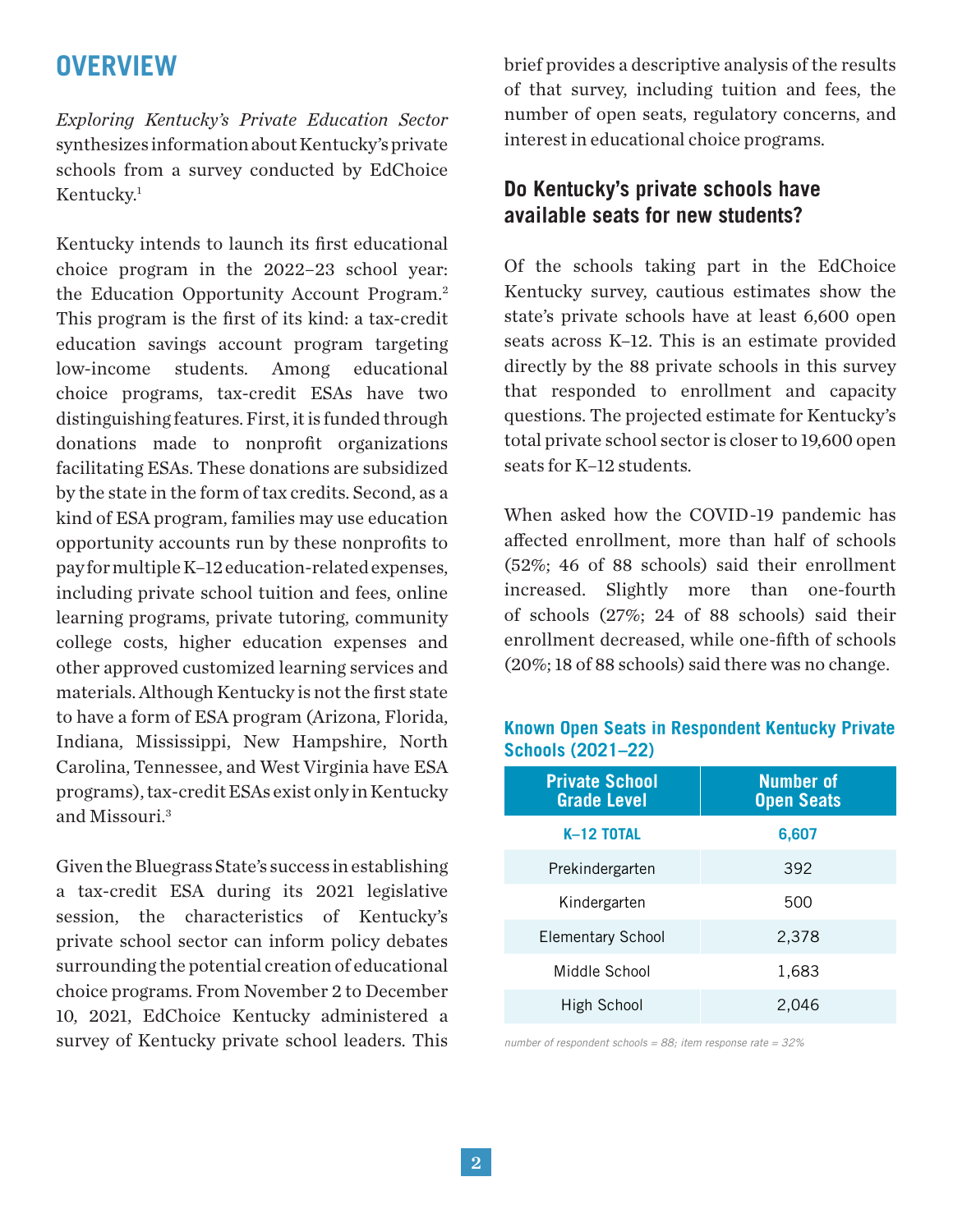## **Are schools familiar with Kentucky's taxcredit education savings account program?**

Kentucky private schools were asked if they were aware of the passage of Kentucky's tax-credit ESA program, known as the Education Opportunity Account (EOA) program. More than four out of five private schools (83%; 73 of 88 schools) indicated they were already aware. About one out of six private schools (17%; 15 of 88 schools) said they were not aware of the program's passage, meaning they may not have heard of it prior to taking the survey.

#### **Kentucky Private Schools' Awareness of the Passage of Education Opportunity Accounts (EOAs)**

| <b>Response</b> | <b>Percent of</b><br>Private Schools <sup>1</sup> |
|-----------------|---------------------------------------------------|
| Aware           | 83%                                               |
| Not Aware       | 17%                                               |

*number of respondent schools = 88; item response rate = 32%*

## **If available in their county, would schools participate in the EOA program?**

When provided with the previously noted description of the EOA program and asked if they would participate in the tuition assistance portion of the EOA program if it was available in their county, nearly all of the respondent private schools (97%; 85 of 88 schools) said "yes." Three schools (3%) said they would not participate.

#### **Kentucky Private School Responses to EOA Program Participation**



*number of respondent schools = 88; item response rate = 32%*

## **Are schools located in a county with residents currently eligible to participate in the EOA program and/or do they enroll students from one of the eligible counties?**

Kentucky private schools were asked if they were located in one of the counties that currently covers tuition assistance under the EOA program. These counties include Jefferson, Hardin, Kenton, Campbell, Boone, Fayette, Warren, and Daviess. Two-thirds of the responding private schools (67%; 59 of 88 schools) said they are located in one of those counties. One-third of the responding schools (33%; 29 of 88 schools) said they are not located in one of those counties. However, seven of those 29 schools (27%) not located in an eligible county said they enroll students from one of the eight eligible counties.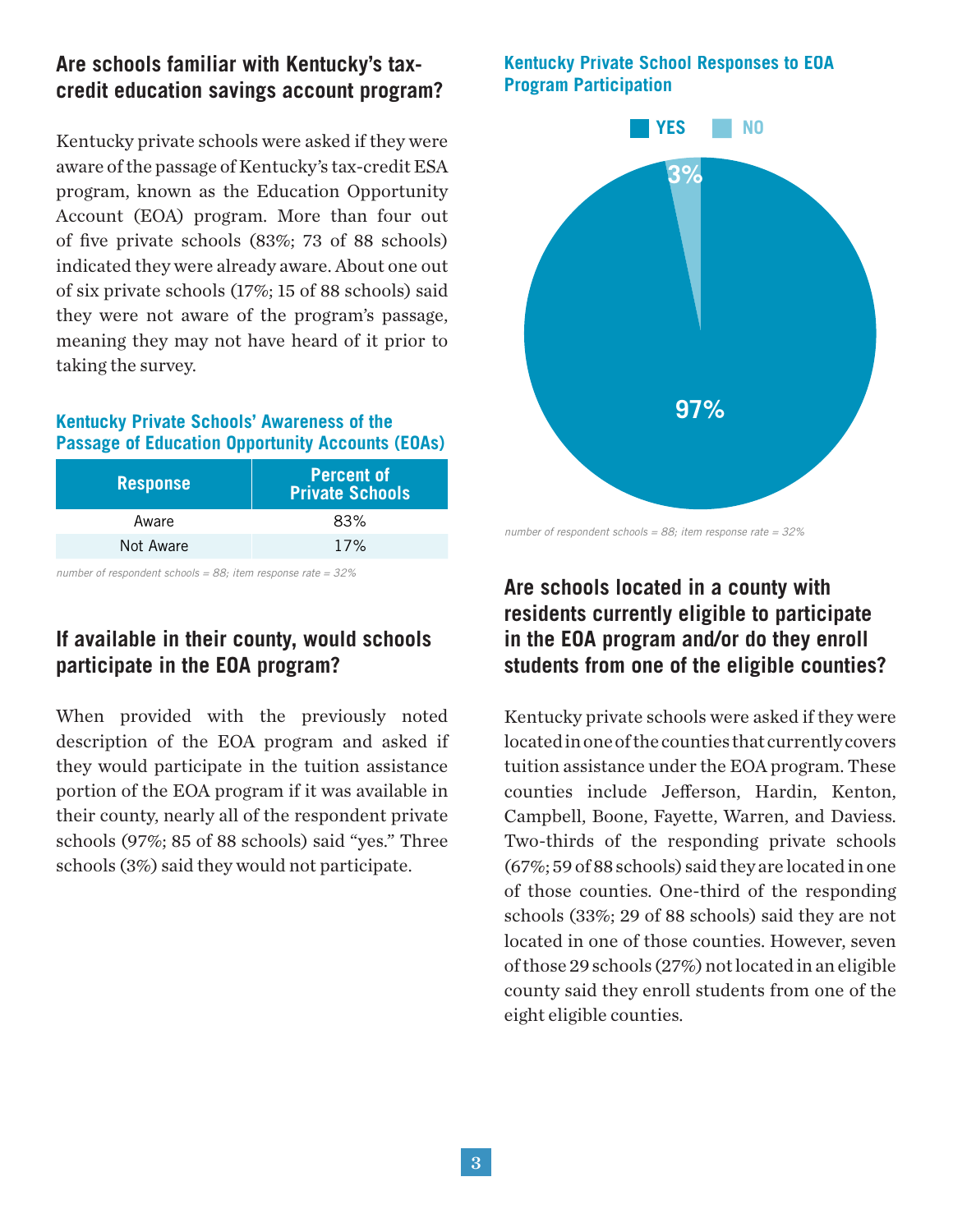#### **Kentucky Private Schools' Located in and Serving Students in Education Opportunity Account-Eligible Counties**

#### **Located in Eligible County**

**Not Located in Eligible County - Enroll Eligible County Residents**

**Not Located in Eligible County - Do Not Enroll Eligible County Residents**



*number of respondent schools = 90; item response rate = 32%*

## **Which EOA services beyond tuition assistance do schools think their students are most likely to utilize?**

In addition to private school tuition EOA funds may be used for a variety of education resources. Each of the responding schools ranked 12 nontuition resources they thought their students would use the most. A resource that a school estimated would be most-used through EOA funds received a "1," while a resource the school expected to be used least was given a "12." The table below showcases the average response each suggested resource received.

Textbooks and similar instructional materials received the highest average ranking, 3.9. Tutoring services and computer hardware were essentially tied for second place, both rounding to an average ranking of 4.6. The lowest-ranked services were tuition and fees for career and technical education courses and dual credit college courses, both averaging a ranking of 9 or lower. It should be noted that these services likely would not apply to private schools serving only K–8 students. Few schools thought transportation would be a highdemand need for their students as well.

#### **Kentucky Private Schools' Ranking of Education Opportunity Account Services Beyond Tuition That Students Would Use**

#### *(1 = Top of List , 12 = Bottom of List)*

| <b>EOA Service</b>                                                                         | <b>Average</b><br><b>Services</b><br><b>Ranking</b> |
|--------------------------------------------------------------------------------------------|-----------------------------------------------------|
| Textbooks, Curriculum, Other Instructional Materials                                       | 3.9                                                 |
| <b>Tutoring Services</b>                                                                   | 4.6                                                 |
| <b>Computer Hardware/Additional Tech Devices</b>                                           | 4.6                                                 |
| <b>Educational Software and Applications</b>                                               | 5.0                                                 |
| Educational Services and Therapies,<br>Including Those Provided by a Licensed Professional | 5.6                                                 |
| Tuition/Fees for Online Learning Programs                                                  | 5.8                                                 |
| Tuition/Fees for Summer Education<br>Program/After-School Education Programs               | 6.5                                                 |
| School Uniforms                                                                            | 7.1                                                 |
| Fees for Assessments and Exams                                                             | 7.6                                                 |
| Fees for Transportation to/from Education Service                                          | 8.3                                                 |
| Tuition/Fees for Dual Credit College Courses                                               | 9.0                                                 |
| Tuition/Fees/Materials/Exam Fees at Career/<br><b>Technical Schools</b>                    | 9.4                                                 |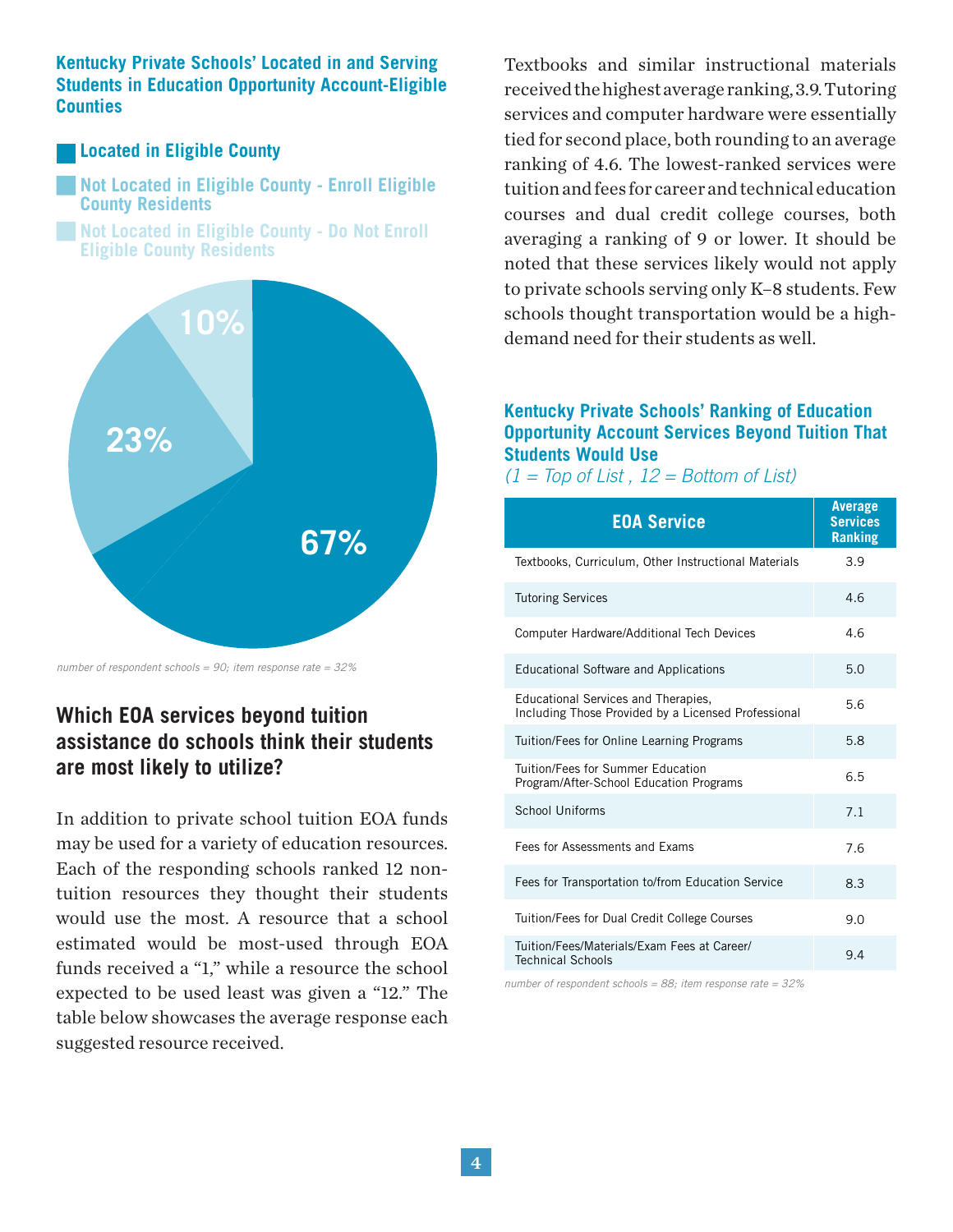#### **Percent of Kentucky Private Schools Ranking Education Opportunity Account Services Beyond Tuition That Students Would Utilize in Top Three**

| <b>EOA Service</b>                                                                         | <b>Average</b><br><b>Services</b><br><b>Ranking</b> |
|--------------------------------------------------------------------------------------------|-----------------------------------------------------|
| Textbooks, Curriculum, Other Instructional Materials                                       | 61%                                                 |
| Computer Hardware/Additional Tech Devices                                                  | 47%                                                 |
| <b>Tutoring Services</b>                                                                   | 40%                                                 |
| Tuition/Fees for Online Learning Programs                                                  | 36%                                                 |
| Educational Services and Therapies,<br>Including Those Provided by a Licensed Professional | 35%                                                 |
| <b>Educational Software and Applications</b>                                               | 34%                                                 |
| Tuition/Fees for Summer Education<br>Program/After-School Education Programs               | 24%                                                 |
| School Uniforms                                                                            | 20%                                                 |
| Tuition/Fees for Dual Credit College Courses                                               | 17%                                                 |
| Fees for Transportation to/from Education Service                                          | 15%                                                 |
| Fees for Assessments and Exams                                                             | 13%                                                 |
| Tuition/Fees/Materials/Exam Fees<br>at Career/Technical Schools                            | 8%                                                  |

*number of respondent schools = 88; item response rate = 32%*

## **Are schools familiar with Kentucky's public funding for non-public school student transportation?**

Kentucky private schools were asked if they were aware that the state offers subsidization for transportation to private schools. Of the responding schools, just over half (56%; 49 of 88 schools) indicated they were aware of the funding help, while the remaining schools (44%; 39 of 88 schools) said they were not aware of such public funding.

#### **Kentucky Private Schools' Awareness of Public Funding for Non-Public School Student Transportation**

| <b>Response</b> | <b>Percent of</b><br><b>Private Schools</b> |
|-----------------|---------------------------------------------|
| Aware           | 58%                                         |
| Not Aware       | 44%                                         |

*number of respondent schools = 88; item response rate = 32%*

**Do schools participate in the program providing public funding for non-public school student transportation? If not, would they participate if the program were offered in their county?**

After providing the private schools a description of the aforementioned subsidization of transportation for private schools, responding schools were asked if they participate in that program. Just over a quarter (27%; 24 of 88 schools) said they use public funds to help pay for transportation expenses. About half (49%; 43 of 88 schools) said they do not take public funds to pay for transportation expenses, but they would participate in the program if it was offered in their county. The remaining schools said they do not participate in the program and do not have an interest in taking public funds for transportation purposes.

#### **Kentucky Private School Participation and Potential Participation in Public Funding for Non-Public School Student Transportation**

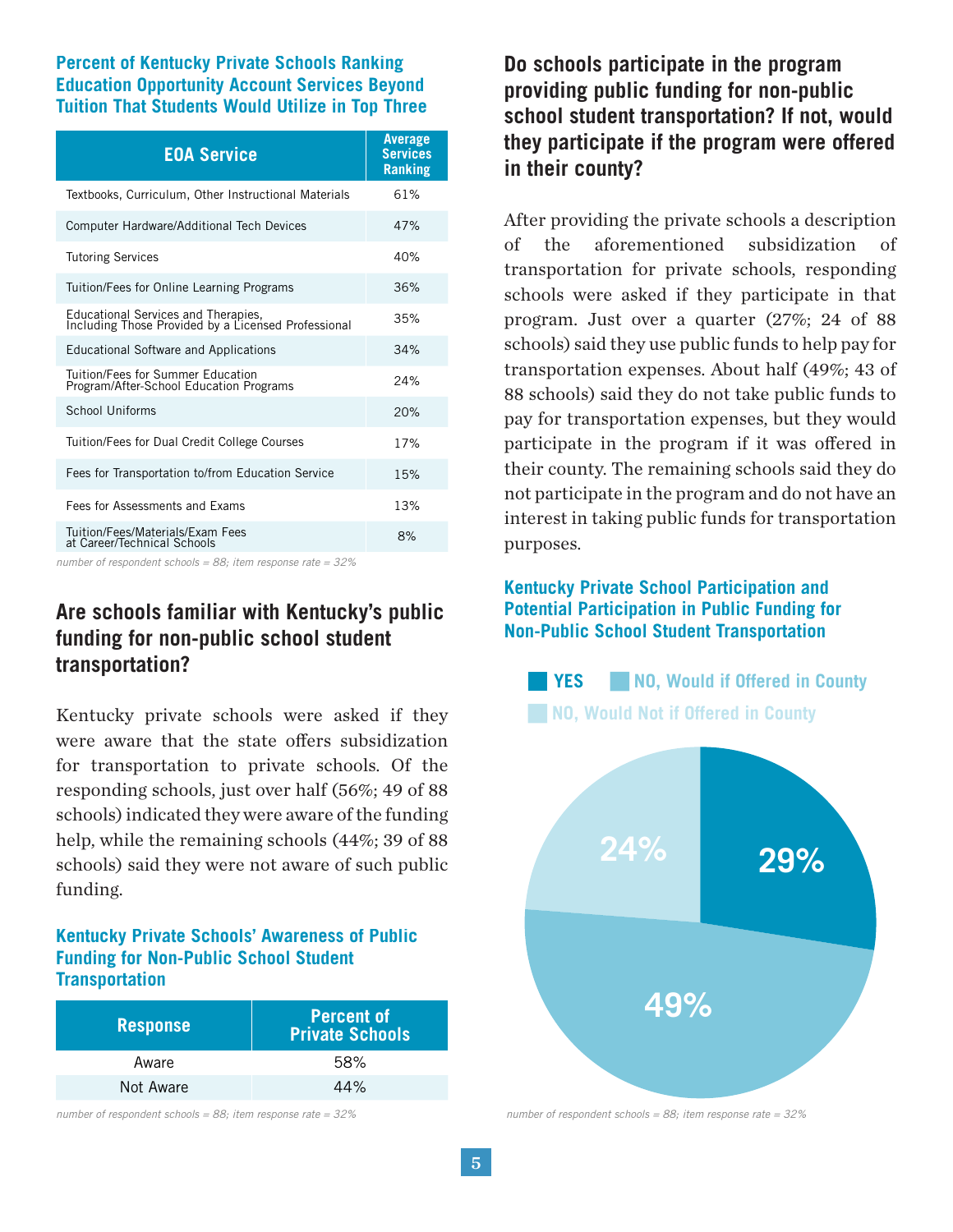## **Which geographic areas have the most open seats in Kentucky's private schools?**

Collectively, the responding private schools indicated a total of over 6,600 open seats for the 2021-22 school year. Over 4,500 of these open seats were located in the EOA-eligible counties of Boone, Campbell, Fayette, Hardin, Jefferson, Kenton, and Warren. The final EOAeligible county, Daviess, had no private schools that responded to the survey. Of the responding private schools, the schools in Jefferson County had the most open K–12 seats during the 2021–22 school year. The county seat and the state's most populous city, Louisville, also had more open K–12 private school seats than any other city in the state, based on respondents. In addition:

- Louisville (1,880) had more than four times as many open seats as the next-highest city, Lexington (431).
- Jefferson County has nearly twice as many open seats as the next-highest county, Kenton.
- Covington, the city in Kenton County with the most private school seats, has 37 percent of the county's open private school seats, according to responding private schools.
- Henderson County has the most open seats of all counties ineligible for the EOA program.

#### **Top 10 Kentucky Cities with the Largest Number of Open K–12 Seats in Respondent Private Schools**

| <b>City</b>        | <b>Number of Open</b><br>K-12 Seats |
|--------------------|-------------------------------------|
| Louisville         | 1,880                               |
| Lexington          | 431                                 |
| Covington          | 393                                 |
| Newport            | 370                                 |
| Henderson          | 247                                 |
| <b>Taylor Mill</b> | 184                                 |
| Maysville          | 180                                 |
| Paducah            | 167                                 |
| Ashland            | 142                                 |
| Morganfield        | 138                                 |
|                    |                                     |

*number of respondent schools = 88; item response rate = 32%*

#### **Top 10 Kentucky Counties with the Largest Number of Open K–12 Seats in Respondent Private Schools**

| <b>County</b> | <b>Number of</b><br><b>Open Seats</b> |
|---------------|---------------------------------------|
| Jefferson     | 1,999                                 |
| Kenton        | 1,052                                 |
| Campbell      | 680                                   |
| Fayette       | 431                                   |
| Henderson     | 247                                   |
| Nelson        | 192                                   |
| Boone         | 185                                   |
| Franklin      | 182                                   |
| Mason         | 180                                   |
| McCracken     | 167                                   |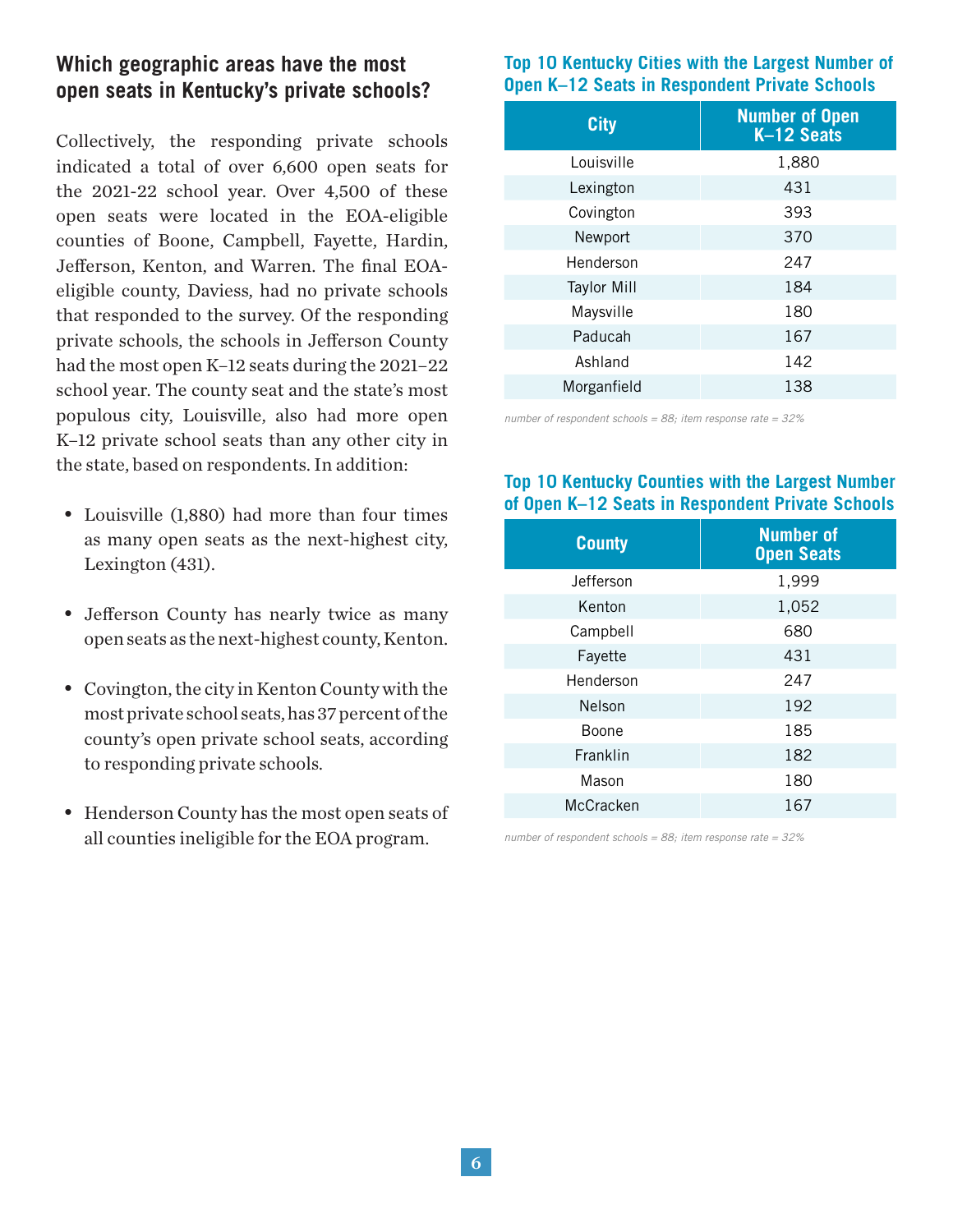## **Which geographic areas have the most respondent private schools?**

Responding private schools were concentrated heavily in Jefferson and Kenton Counties. Over a quarter (28%) of the responding private schools are located in Louisville and, therefore, Jefferson County. Of the counties ineligible for the EOA program, Nelson County had the most responding private schools. One of the EOA-eligible counties, Daviess, did not have any private schools that responded to our survey.

#### **Top 11 Kentucky Counties with the Largest Number of Respondent Private Schools**

| <b>County</b> | <b>Number of</b><br><b>Private Schools</b> |
|---------------|--------------------------------------------|
| Jefferson     | 28                                         |
| Kenton        | 13                                         |
| Fayette       | 7                                          |
| Campbell      | 5                                          |
| Nelson        | 4                                          |
| Boone         | 3                                          |
| Henderson     | 2                                          |
| Franklin      | $\overline{2}$                             |
| Christian     | $\overline{2}$                             |
| Clay          | $\overline{2}$                             |
| Johnson       | $\mathcal{P}$                              |

### **What is the cost of combined tuition and fees among private schools?**

The tuition and fees to attend the median private school that responded to the survey is \$6,218. For reference, as the EOA program is written currently, EOAs for private school students are worth the lesser of tuition and fees or financial need to attend the school as assessed by an independent organization approved by the Kentucky Department of Revenue.<sup>4</sup>

Thirteen percent of responding private schools offering grades between kindergarten and elementary school and 15 percent of those that offer middle school report total tuition and fees below \$4,000 per child per year. While private high school education tends to be more expensive than schooling for younger children, about one in seven (14%) of responding private schools offering high school also offer total tuition and fees below \$4,000 per child per year.

The vast majority of responding private schools report total tuition and fees below \$10,000 per child per year, which means most private education requires less funding from families than Kentucky public schools receive per person (\$12,764 in 2018–19).5 Two-thirds (66%) of responding private high schools indicated their total tuition and fees were less than \$10,000 per child per year. Lower grades were substantially more likely to have sub-\$10,000 tuition and fees— 82 percent of responding private schools offering middle school had tuition and fees below \$10,000 per child per year, while 90 percent of elementary and 93 percent of kindergarten grades offered by responding private schools had tuition and fees below that benchmark.

### *number of respondent schools = 88; item response rate = 32%* **Combined Tuition and Fees Amounts for Kentucky Private Schools**

| Grade(s)             | <b>Average</b> | <b>Median</b> | <b>Minimum</b> | <b>Maximum</b> |
|----------------------|----------------|---------------|----------------|----------------|
| OVERALL              | \$6,755        | \$6,218       | \$0            | \$30,000       |
| Pre-<br>kindergarten | \$5,343        | \$5,225       | \$0            | \$13,463       |
| Kindergarten         | \$6,508        | \$6,350       | \$0            | \$17,750       |
| Elementary<br>School | \$6,766        | \$6,350       | \$0            | \$24,900       |
| Middle<br>School     | \$6,832        | \$6,450       | \$0            | \$25,700       |
| High School          | \$9,476        | \$8,368       | \$200          | \$30,000       |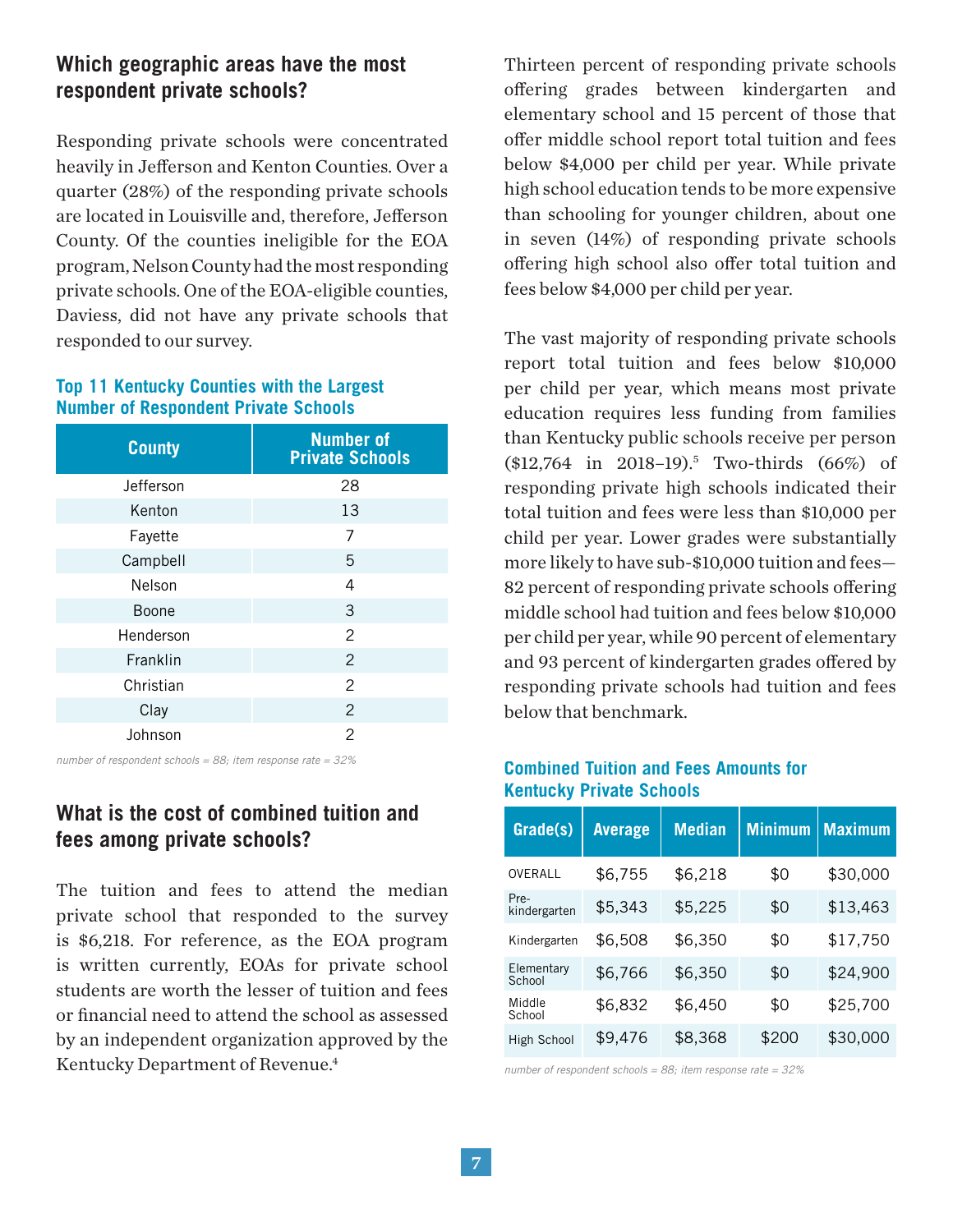#### **Example 52,500 <b>\$2,500 to \$3,499 \$3,500 to \$5,599 \$6,000 to \$9,999 0% 100%** Prekindergarten Kindergarten **Elementary** Middle High **\$10,000 or More** 15% 10% 3% 10% 3% 12% 14% 14% 8% 43% 34% 34% 30% 39% 42% 44% 47% 7% 10% 12% 33% 31% 3% 3% **25% 50% 75%**

#### **Kentucky Private Schools' Combined Tuition and Fees Ranges by Grade Level (2021–22)**

*number of respondent schools = 88; item response rate = 32%*

## **What proportion of Kentucky private schools offers some form of financial assistance, and how much do they offer?**

Private schools were asked what percentage of their student body receives some form of financial assistance. Over a third of students at the median private school received financial assistance from the school, including discounts on tuition and fees. Each of these students receiving financial assistance from the school received aid equivalent to about a quarter of tuition and fees (23% at the median private school). At the median private school, 60 percent of students applying for assistance and demonstrating need actually receive financial assistance. A sizable portion of the private school student body in Kentucky consists of students qualifying for the federal free and reduced price lunch program, meaning they have annual household incomes at or below 185 percent of the federal poverty level (\$49,025 in 2022-23). Notably, four respondent schools indicated their entire student body qualifies for FRL.

When asked if they have seen an increase in demand for financial assistance during the COVID-19 pandemic, nearly three out of four private schools (74%; 62 of 84 schools) said yes, they have.

#### **Tuition Assistance Provided by Kentucky Private Schools and Need**

|                                                                                   | <b>Average</b> | <b>Median</b> |
|-----------------------------------------------------------------------------------|----------------|---------------|
| Percentage of Students<br>Receiving Financial Assistance<br>(Including Discounts) | 36%            | 35%           |
| Average Annual Assistance as<br>Percentage of Tuition                             | 27%            | 23%           |
| Percentage of Demonstrated<br>Need Met by Financial<br>Assistance                 | 57%            | 60%           |
| Percentage of Students<br>Qualifying for Free and<br>Reduced Lunch                | 22%            | 12%           |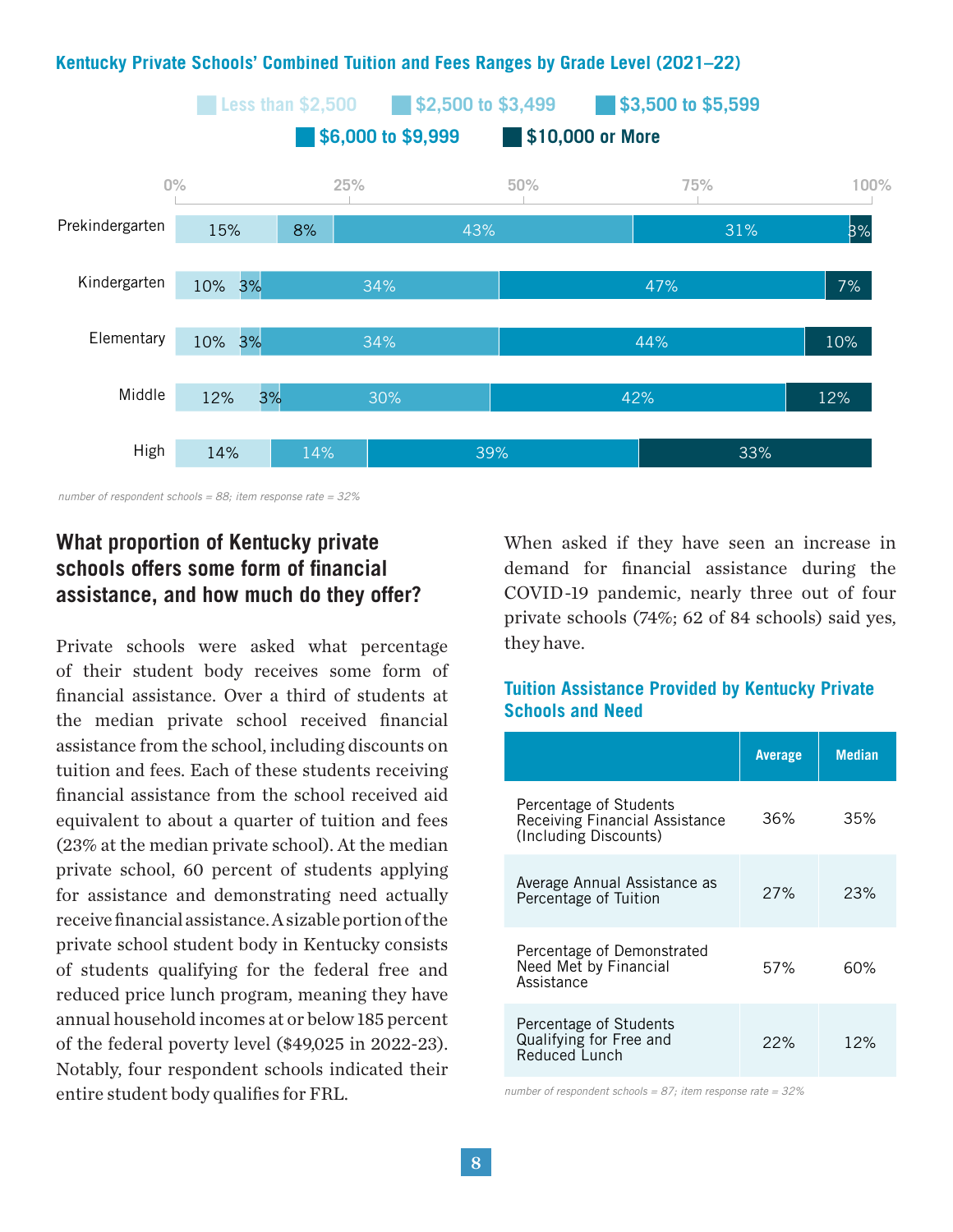## **What proportion of Kentucky's private schools' students have special needs?**

The median school among responding private schools indicate a tenth of their student body are students with special needs. Some private schools have especially high numbers of special needs students, as indicated by the average share of special needs students being twice that of the median. For the schools that responded to this question, estimates show, on average, one out of five students who attended Kentucky private schools (20%) had special needs in 2021–22.<sup>6</sup> This is slightly more than the proportion of Kentucky's public school students (16% in 2019–20).<sup>7</sup> The median share of students with special needs for Kentucky public schools is not available.

#### **Kentucky Private Schools' Percentage of Students with Special Needs**

| <b>Student Profile</b>                 | <b>Average Percent of   Median Percent of</b><br><b>Private Schools'</b><br><b>Students</b> | <b>Private School's</b><br><b>Students</b> |
|----------------------------------------|---------------------------------------------------------------------------------------------|--------------------------------------------|
| With Special<br><b>Needs</b>           | 20%                                                                                         | 10%                                        |
| <b>Without Special</b><br><b>Needs</b> | 80%                                                                                         | 90%                                        |

*number of respondent schools = 88; item response rate = 32%*

## **What proportion of the state's private schools enrolls students with special needs?**

Of those schools that responded to the question, more than two-thirds (69%; 61 of 88 schools) enrolled at least one student with special needs in 2021–22. Notably, five of the 88 schools that responded to the survey indicated they exclusively enroll students with special needs.

#### **Kentucky Private Schools Enrolling Students with Special Needs**

| Number of<br>with Special Needs Private Schools | <b>Percent of State's</b><br><b>Private Schools</b> |
|-------------------------------------------------|-----------------------------------------------------|
| 61                                              | 69%                                                 |
| 27                                              | $.31\%$                                             |
|                                                 |                                                     |

*number of respondent schools = 88; item response rate = 32%*

## **How many years have the schools been operating?**

Based on survey responses, Kentucky private schools have been operating for an average of 81 years, with a median operating length of 77 years. The newest school has been operating for a little over a year, while the oldest school responding has been open and operating for more than 200 years, according to survey responses.

More than one out of three schools (36%; 32 of 88 schools) have been operating for more than a century. Two out of five schools (40%; 35 of 88 schools) have been operating between 21 and 75 years, meaning they opened during the middle or late 20th century. Only 5 percent of schools (4 of 88 schools) have been operating for 10 years or fewer.



### **Number of Years Kentucky Private Schools Have Been Operating**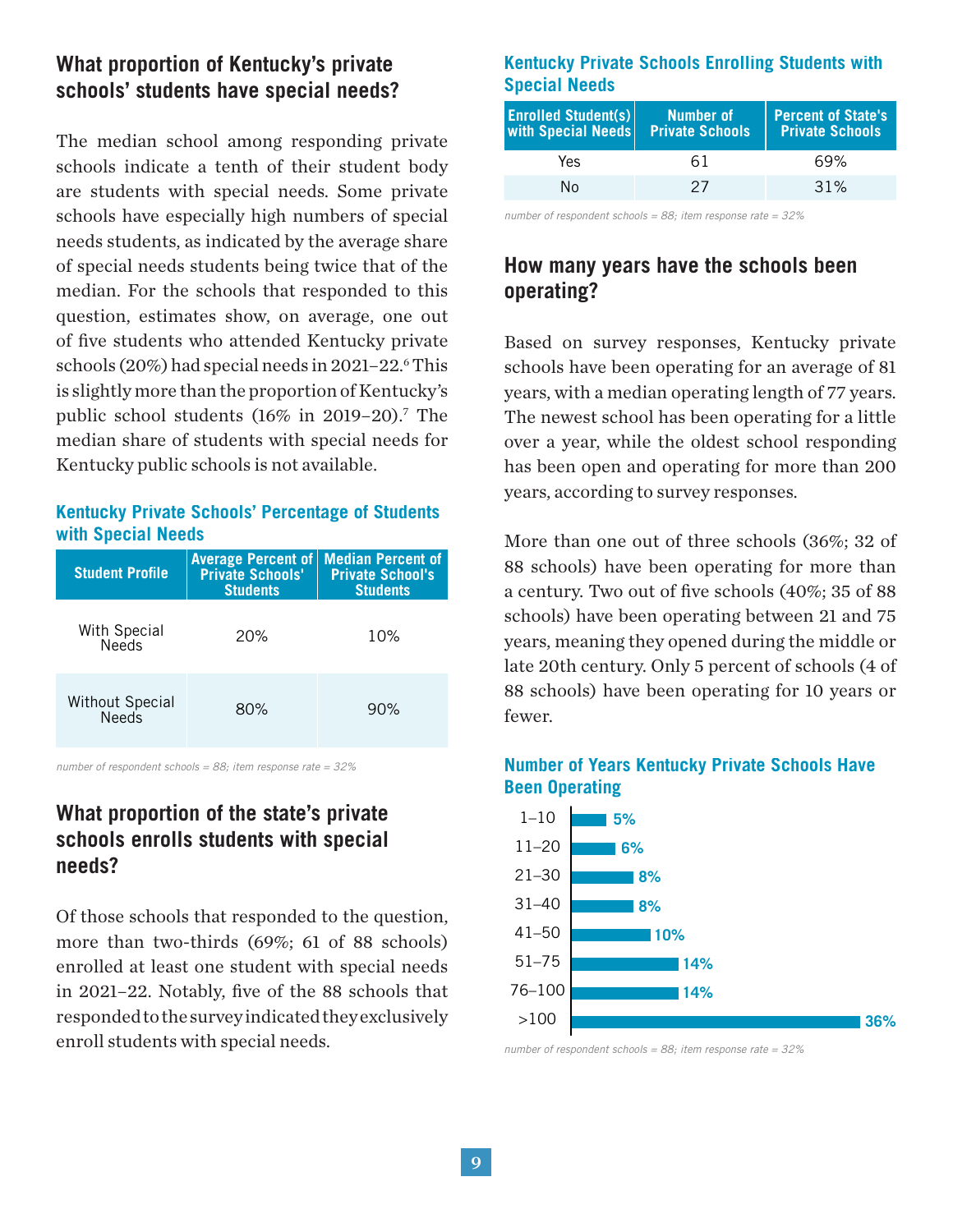## **APPENDIX 1:**  Survey Project and Profile

| <b>Title:</b>                                         | <b>Exploring Kentucky's Private Education Sector</b>                   |
|-------------------------------------------------------|------------------------------------------------------------------------|
| <b>Survey Sponsor</b><br>and Developer:               | <b>EdChoice Kentucky</b>                                               |
| <b>Survey Data Collection</b><br>and Quality Control: | <b>EdChoice Kentucky</b>                                               |
| <b>Interview Dates:</b>                               | November 2 to December 10, 2021                                        |
| <b>Interview Method:</b>                              | Web; Google Forms                                                      |
| <b>Interview Length:</b>                              | $N/A$ – interviews not timed                                           |
| Language(s):                                          | English only                                                           |
| <b>Sample Frame:</b>                                  | Non-Probability Sampling of Establishments                             |
| <b>Sample Providers:</b>                              | Kentucky Department of Education                                       |
| <b>Population Sample:</b>                             | Attempted census of all K-12 private schools in Kentucky ( $N = 274$ ) |
| <b>Sample Size:</b>                                   | Private School Leaders, $N = 88$ (partial and complete)                |
| <b>Margins of Error:</b>                              | N/A                                                                    |
| <b>Response Rates (RR)</b><br>using AAPOR RR2:        | $\leq$ 32.1%                                                           |
| <b>Weighting?</b>                                     | None                                                                   |
| <b>Oversampling?</b>                                  | None                                                                   |
| Questionnaire:                                        | Available upon request                                                 |

The authors are responsible for this paper's analysis, charts, and writing as well as any unintentional errors or misrepresentations.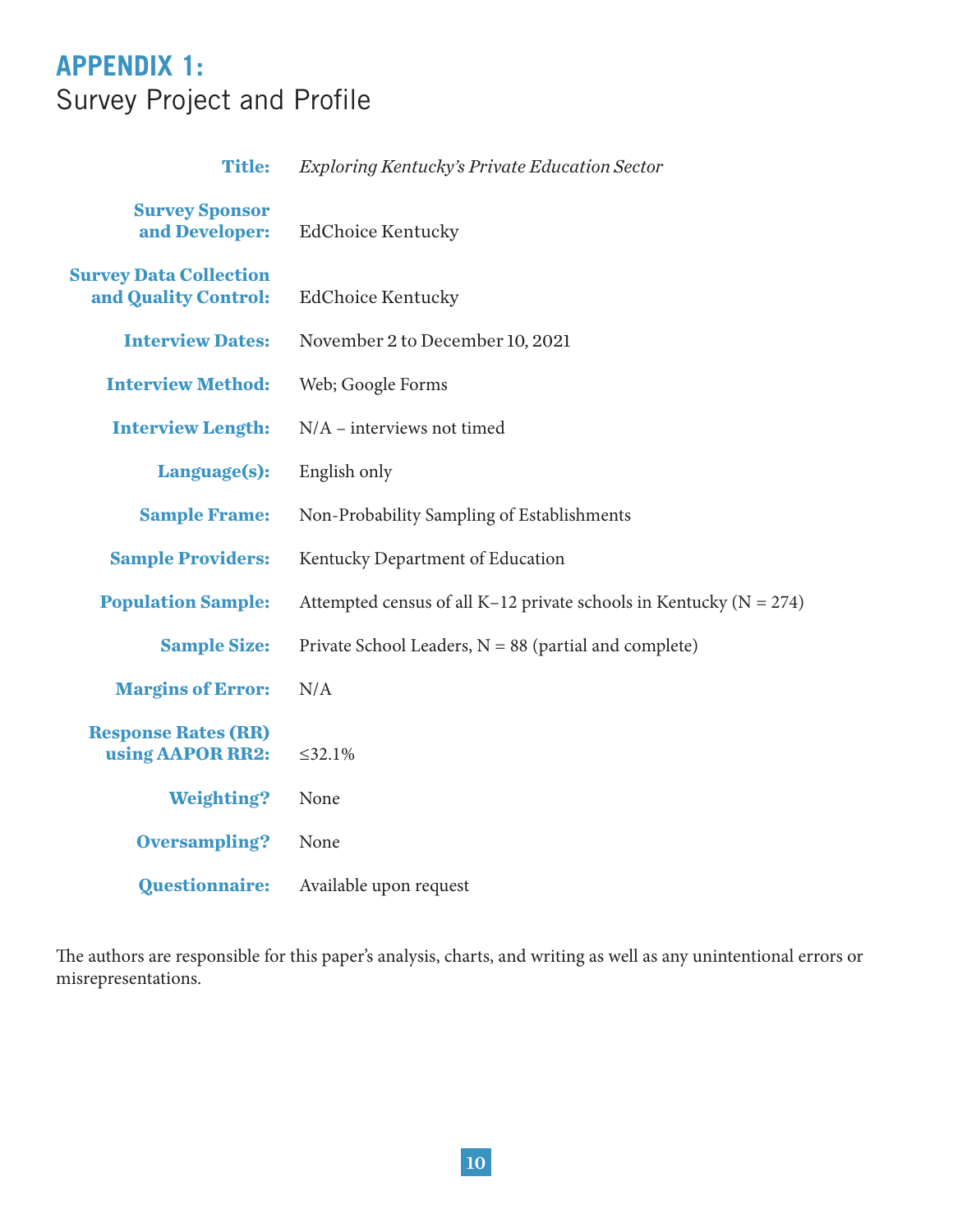## **APPENDIX 2:**  Survey Methodology and Data Sources

From November 2 to December 10, 2021, EdChoice Kentucky administered a survey of Kentucky's private K–12 schools. The purpose of that assessment was seven-fold: (1) forecast a count of currently available seats and capacities to enroll additional students, (2) measure the familiarity with and potential interest in various private school choice programs, (3) estimate the average and median private school tuition, (4) document how many schools provide tuition assistance, (5) determine the impact of COVID-19 on enrollment and need for financial assistance, and (6) document how many schools serve students with special needs.

According to the USDOE, there were 409 private schools serving 72,565 students overall in Kentucky during 2019– 20.<sup>i</sup> The EdChoice Kentucky survey received responses from 88 private schools operating in Kentucky serving approximately 24,429 K–12 and ungraded students. Based on the USDOE's total number of Kentucky private school students, this represents more than one-third (34%) of the state's private school population; based on the USDOE's total number of Kentucky K–12 private schools, this represents more than one-fifth (22%) of the state's private schools.

There were 274 private schools on the survey contact list that met at least the following three conditions:

- (1) the school had a working email address or phone number;
- (2) the school was not part of a residential treatment facility, such as an in-patient mental health hospital; and
- (3) the school taught at least one grade within the K–12 grade level range.

The EdChoice Kentucky survey had a 32 percent school-level response rate for contact information and equal or lower response rates for the other data points. Complete responses were received from 88 private schools, which equates to a 32 percent complete response rate.<sup>ii</sup>

To minimize coverage bias, the EdChoice Kentucky took the following steps:

(1) utilized certified private school contact lists maintained by the Kentucky Department of Education;

(2) worked with the Kentucky Non-Public School Commission to circulate the survey to member organizations, including non-certified private schools;

(3) contacted all 274 schools at least three times directing them to the Google Forms link containing the survey; and

(4) emailed non-respondent schools and/or their association representatives to ensure email was received and to further encourage participation.

EdChoice Kentucky's survey sample should provide a meaningful representation of the state's private school sector.

i Stephen P. Broughman, Brian Kincel, Jennifer Willinger, and Jennifer Peterson (2021), *Characteristics of Private Schools in the United States: Results From the 2019–20 Private School Universe Survey* (NCES 2021-061), table C-15, p. C-24, retrieved from https://nces.ed.gov/pubs2021/2021061.pdf

ii EdChoice Kentucky incentivized schools to complete the survey by entering them into a randomized drawing to win a \$1,000 gift card or one of two \$250 gift cards.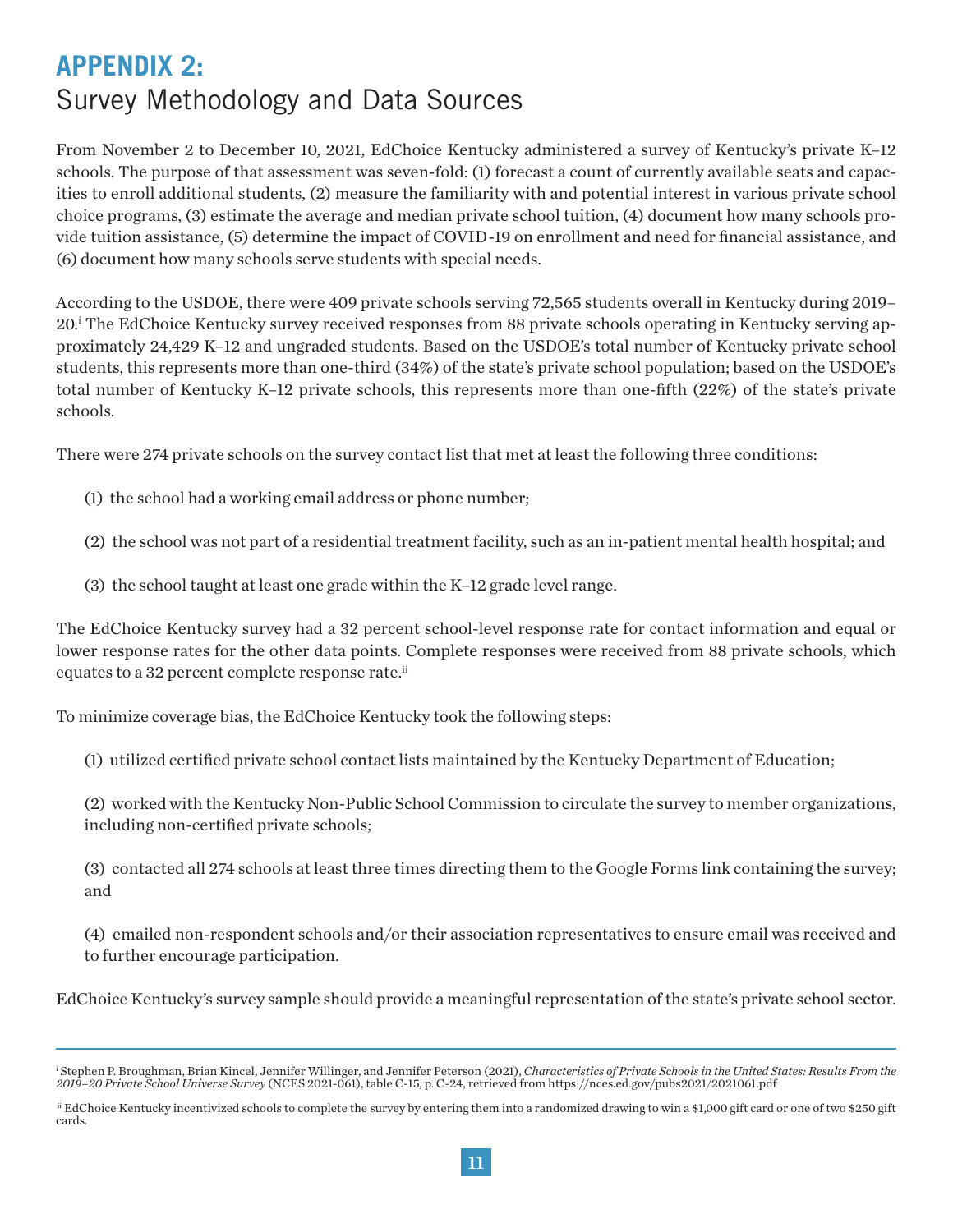## **NOTES**

EdChoice has no affiliation with EdChoice 1. Kentucky.

2. H.B. 563, 2021 Regular Session (Kentucky, 2021), https://apps.legislature.ky.gov/ law/acts/21RS/ documents/0167.pdf

EdChoice (2022), What Is an Education Savings 3. Account? [web page], accessed February 1, 2022, retrieved from https://www.edchoice.org/schoolchoice/types-of-school-choice/education-savingsaccount; EdChoice (2022), Tax-Credit Education Savings Accounts (ESAs) [web page], accessed February 1, 2022, retrieved from https://www. edchoice.org/what-is-a-tax-credit-educationsavings-account

4. EdChoice, Education Opportunity Account Program (web page), accessed February 8, 2022, retrieved from https://www.edchoice.org/schoolchoice/programs/education-opportunity-accountprogram

5. U.S. Department of Education, National Center for Education Statistics, (June 2021), "Revenues and Expenditures for Public Elementary and Secondary Education: FY 19," retrieved from https://nces.ed.gov/ pubs2021/2021302.pdf

6. Students with special needs were defined on the survey as those having autism, deaf-blindness, developmental delay, hearing impairment, intellectual disability, multiple disabilities, orthopedic impairment, serious emotional disturbance, specific learning disability, speech or language impairment, traumatic brain injury, visual impairment, or other health impairments.

7. Authors' calculations; U.S. Department of Education, National Center for Education Statistics, Common Core of Data (CCD), "Local Education Agency (School District) Universe Survey", 2019- 20 v.1a, 2020-21 v.1a, accessed February 8, 2022 via ElSi *table*Generator, http://nces.ed.gov/ccd/elsi/ tableGenerator.aspx